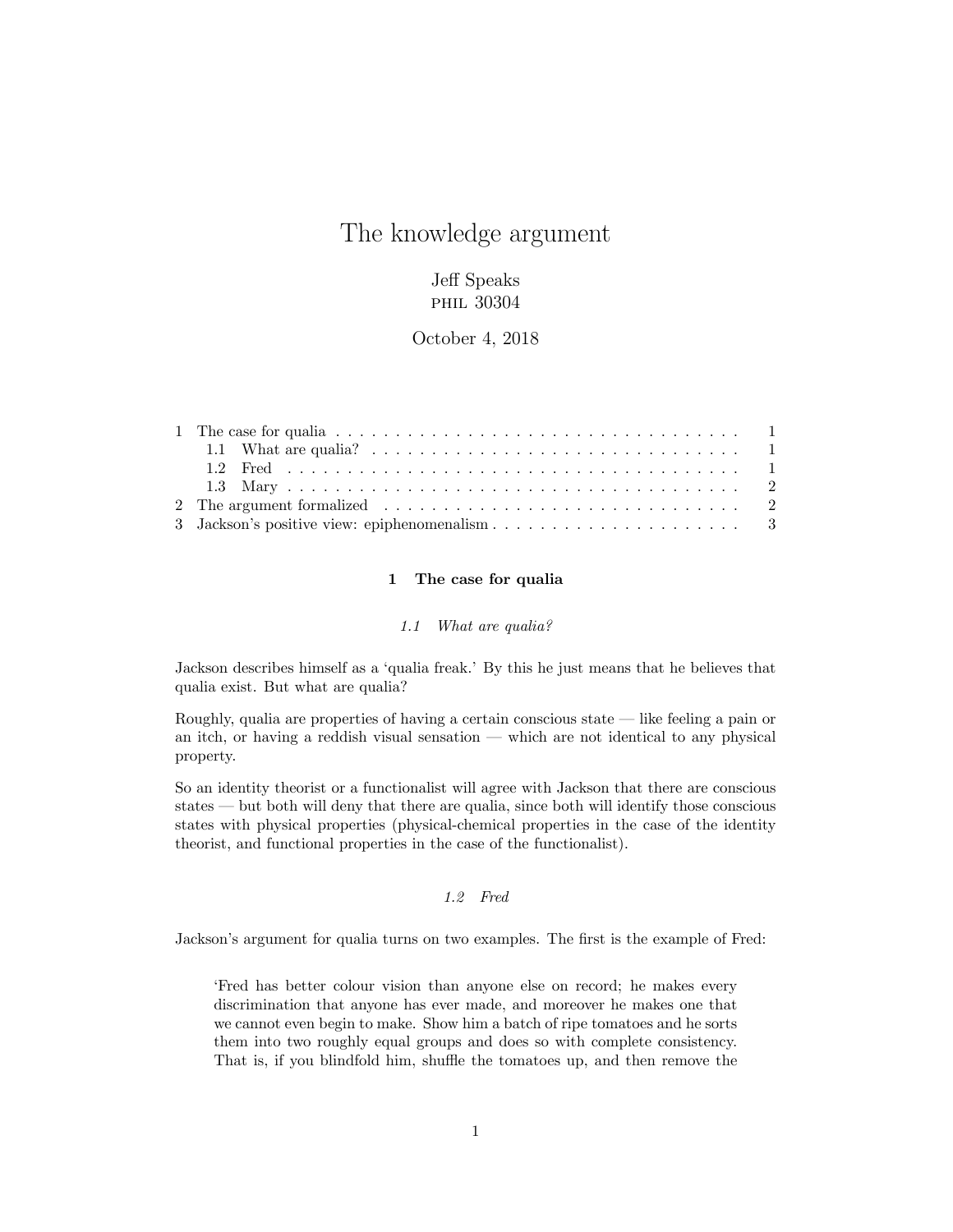blindfold and ask him to sort them out again, he sorts them into exactly the same two groups. We ask Fred how he does it. He explains that all ripe tomatoes do not look the same colour to him, and in fact that this is true of a great many objects that we classify together as red.'

We might discover, as Jackson says, that Fred's ability seems to be explained by certain physiological differences between him and everyone else. In this case, it would seem reasonable to believe that Fred has color experiences which we do not.

But it seems like — even if we know all of the physical facts about Fred's visual experiences — we cannot know what it is like for him to have these experiences. So despite knowledge of all of the physical facts about Fred, there is at least one fact about Fred's experience that we don't know. So there is at least one fact about Fred's conscious experience which is not a physical fact. So, there are qualia.

## *1.3 Mary*

<span id="page-1-0"></span>Jackson's example of Mary has become even more well-known:

'Mary is a brilliant scientist who is, for whatever reason, forced to investigate the world from a black and white room via a black and white television monitor. She specialises in the neurophysiology of vision and acquires, let us suppose, all the physical information there is to obtain about what goes on when we see ripe tomatoes, or the sky, and use terms like 'red', 'blue', and so on. She discovers, for example, just which wave-length combinations from the sky stimulate the retina, and exactly how this produces via the central nervous system the contraction of the vocal chords and expulsion of air from the lungs that results in the uttering of the sentence 'The sky is blue.' . . .

What will happen when Mary is released from her black and white room or is given a colour television monitor? Will she learn anything or not? It seems just obvious that she will learn something about the world and our visual experience of it. But then it is inescapable that her previous knowledge was incomplete. But she had all the physical information. Ergo there is more to have than that, and Physicalism is false.

## 2 The argument formalized

<span id="page-1-1"></span>Following Gertler, the Mary version of the knowledge argument can be laid out like this: